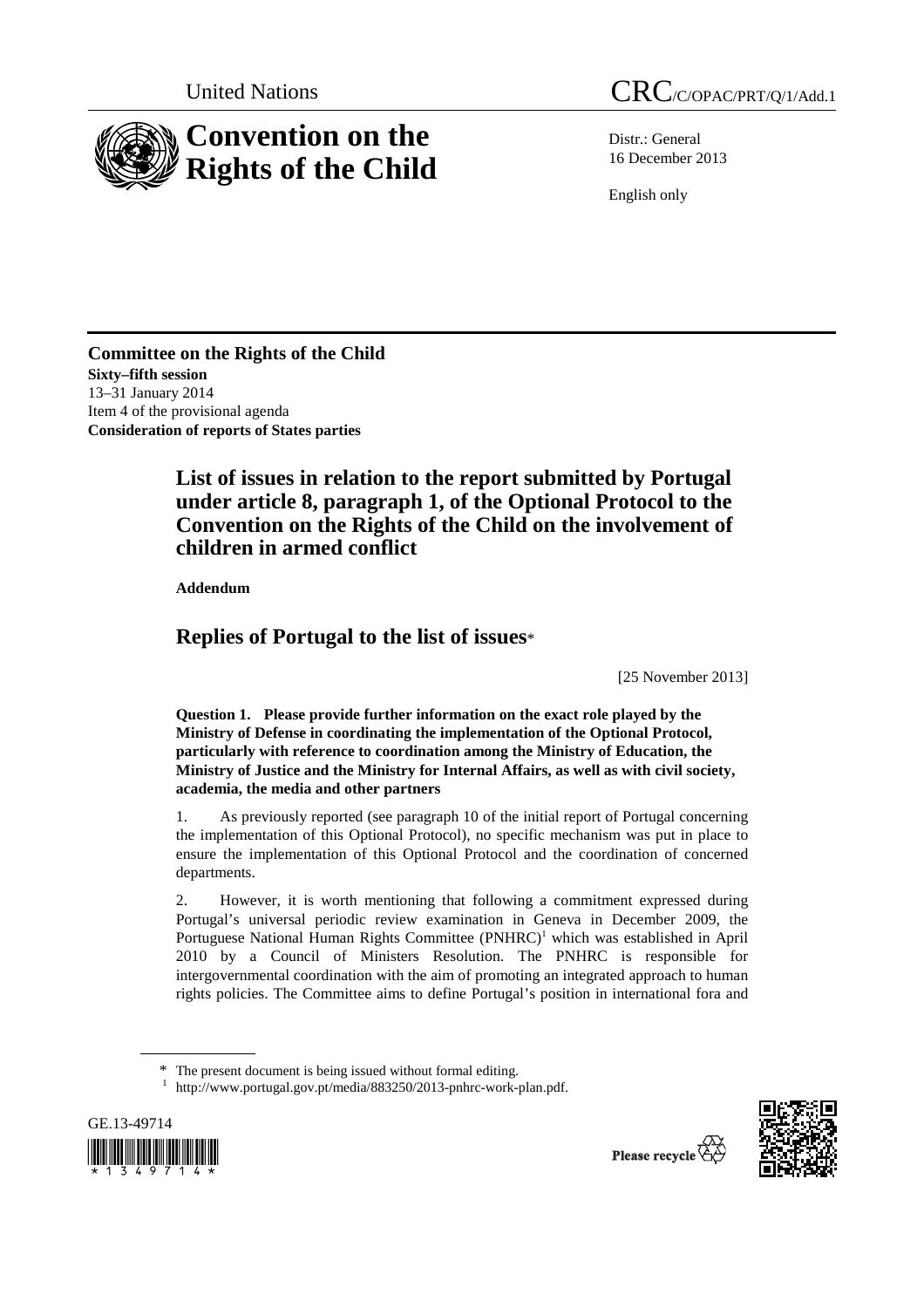to implement Portugal's obligations under international human rights conventions. The present reply was drafted within the PNHRC.

3. Furthermore, the Working Group created in 2008 to follow-up on the implementation of Security Council resolution 1325 (2000) is, responsible for coordinating the implementation of the National Action Plan on UNSCR 1325 (2009-2014), adopted on August 2009. This Working Group is responsible for undertaking necessary action to pursue the Action Plan's specific purposes and proposed activities, ensuring close collaboration with all services and bodies involved in its execution and mobilizing available financial resources. This Action Plan comprises training activities on the protection of children and the Convention on the Rights of the Child.

#### **Question 2. Please clarify if there are independent complaints mechanisms accessible by children in the military schools or if other mechanisms exist to monitor the rights of children enrolled in such programmes and investigate their complaints**

4. Within the Portuguese education system, in both civil and military institutions, there are several administrative, judicial and quasi-judicial redress and complaints mechanisms that children, or their parents or tutors, may avail themselves of should they consider the rights of the child been violated.

5. Such mechanisms include Public Prosecution departments (Ministério Público), the Ombudsman, the National Commission for the Protection of Children and Youngsters at Risk and school boards. Complaints procedures include multiple levels of decision and therefore the right of appeal is guaranteed. Monitoring encompasses national (at the Constitutional and ordinary level), international and European law.

## **Question 3. Please inform the Committee about any public awareness programmes, including campaigns conducted by the State party, to ensure that all communities, in particular children and their families, are adequately informed about the provisions of the Optional Protocol, including the minimum age for voluntary recruitment of children into the armed forces**

6. Children are made aware of their rights through a multitude of educational activities, including within mandatory school curricula. The Portuguese Ministry of Defense organizes since 2004 the National Defense Day, aiming at providing 18-year olds with a full experience of, and awareness activities on, security, defense and armed forces issues. Participation in such activities is mandatory for all 18-year old Portuguese males since 2004 and for all 18-year old Portuguese citizens since 2010.

## **Question 4. Please provide information on the training activities related to the Optional Protocol for professionals working with children who are likely to have been involved in armed conflict, especially for members of the armed forces, the police, immigration officials, lawyers, judges, medical and social workers**

7. Portuguese forces, both military and civilian, deployed to war or humanitarian scenarios receive operational and vocational training on such issues as humanitarian and social interaction with the local population, especially children likely to have been involved in armed conflict.

8. Such training is provided in national armed forces units and regiments, and/or in European, United Nations and NATO schools. All training activities or courses Portuguese forces participate in comply with European, United Nations and NATO standards, depending on the nature of the mission.

9. One of the strategic objectives of this National Action Plan on UNSCR 1325 is ensuring adequate training of persons involved in peace-building processes, on gender equality and other relevant aspects of Security Council resolutions 1325 (2000) and 1820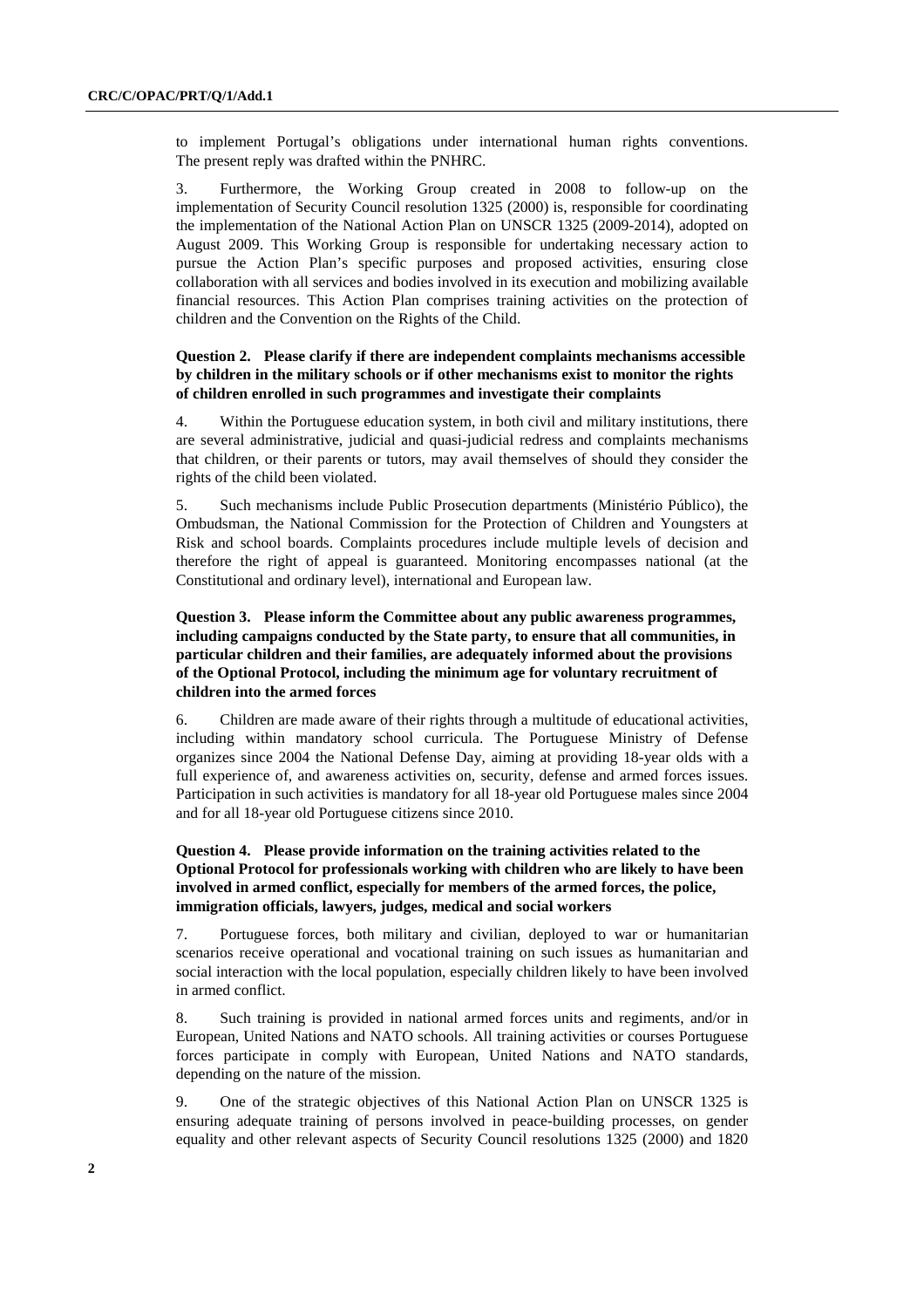(2008), by such means as the inclusion in the training curricula of all elements due to participate in international missions of subjects related to human rights and the protection of women and children, including the Convention on the Rights of the Child. Several training activities have been undertaken in this regard.

 **Question 5. In light of the information provided in paragraph 43 of the State party's report that "in the Military School (***Colégio Militar***), military training is mandatory and taken into account for school progression," kindly clarify what constitutes a military training and whether the activities are comparable to those performed by the military. Kindly explain the procedures followed by the Ministry of Defense and the Ministry of Education to ensure that such activities are suitable for younger recruits in terms of mental maturity and whether the recruits also receive information on the principles and provisions of the Optional Protocol** 

10. Under the purview of the Portuguese Ministry of Defense, there are currently three military schools: Colégio Militar, Instituto de Odivelas and Instituto Pupilos do Exército. In all of them, military training is available for all students, but only in Colégio Militar is such training mandatory and accounted for school progression.

11. None of these schools operate as branch military academies (Navy School, Army Academy and Air Force Academy), which are the military institutions responsible for training prospective military personnel after completion of 12-year mandatory schooling (until 18 years of age).

12. Military training provided at Colégio Militar – or any other military school – has no point of contact with military training provided within the armed forces, including in military academies. In military schools, such training aims at excelling cultural values and physical fitness, covering such aspects as:

- Core values of the military, such as honor, public service and according duties;
- Hierarchic organization and roles of responsibility;
- Physical fitness, with proficiency in such sports as gymnastics, fencing, horse riding, swimming, athletics and rugby;
- Cultural extracurricular activities such as music, poetry, and arts and crafts.

13. In accordance with a 2006 Joint Order from the Ministries of Defense and Education, the inclusion of military-specific disciplines into the curricula of military schools requires authorization of the Army Commander-in-Chief, upon principal's proposal.

14. Military Schools have a two-century old tradition in contributing to the realization of the right to education in Portugal, providing an academic and scientific educational curriculum blended with the cultural values of the armed forces. Continuous practice of these values and best practices contributes towards better citizenship and enhances excellence levels should students decide to choose a military career.

## **Question 6. Please clarify if the State party envisions establishing a minimum age for enrolment in military schools. Please provide further information on how the State party ensures that article 3 of OPAC is respected, including as concerns the verification of the voluntary nature of recruitment and the age of recruits. Please indicate the number of students enrolled in the Navy School and in the Air Force Academy who are under the age of 18 years**

15. As previously stated, one must bear in mind the different nature of military schools and military academies, and that only the later are responsible for the enrolment of military staff. But, even in military academies, students only acquire military status at the end of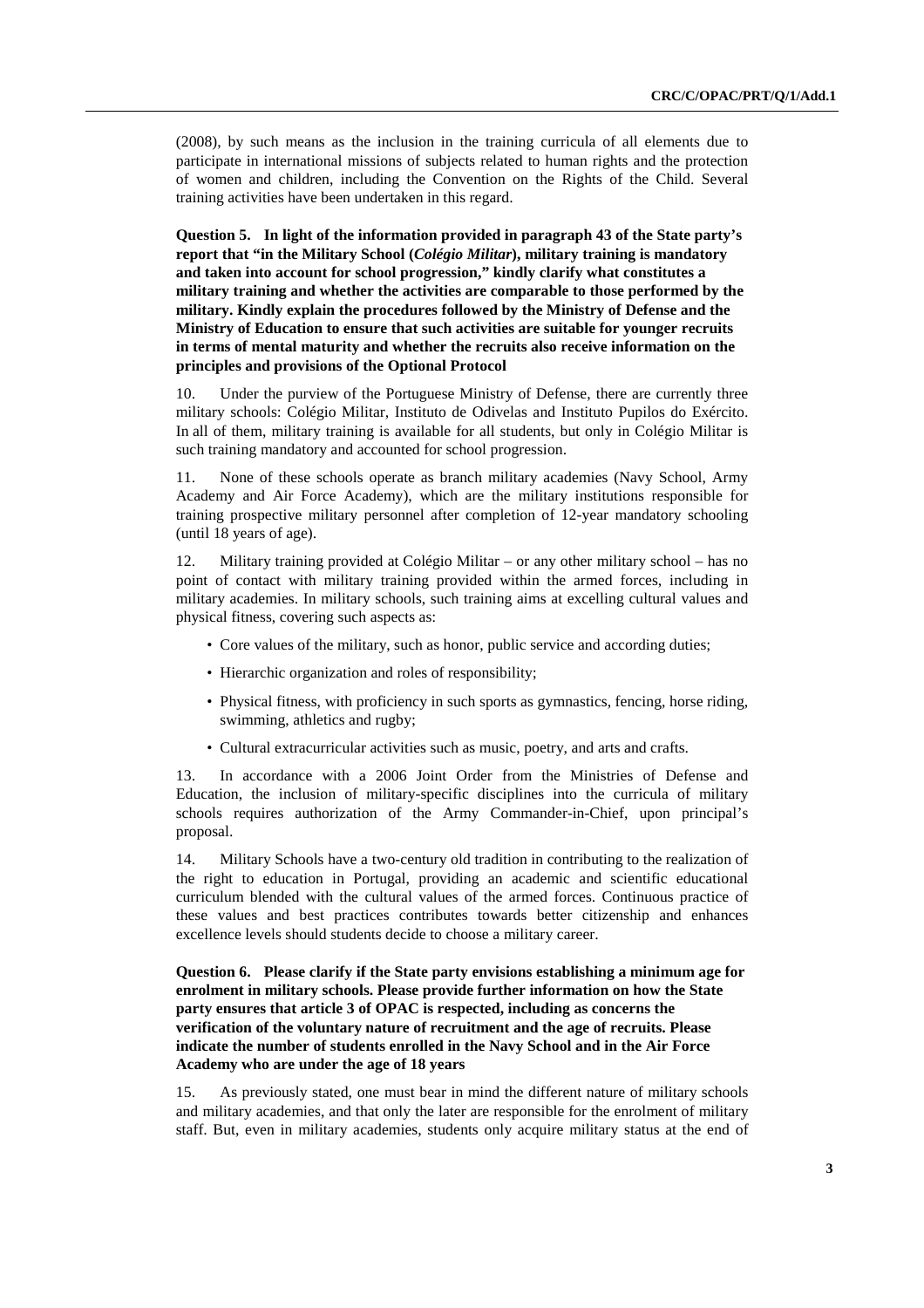tirocinium (5th year). Up until then, they are mere students of a high education institution. This, combined with the provisions prohibiting any form of recruitment into the armed forces of under 18-year olds, effectively prohibits enrollment or participation in any form of military combat training or enrollment in any branch, force or unit of the Portuguese armed forces, and thus meets the requirements of article 3 of OPAC.

#### **Students Enrolled in the Air Force Academy**

|        | Sex/Enrolment Year/Age |      |      |               |      |      |      |                         |      |      |      |                             |                |               |                |      |      |       |           |
|--------|------------------------|------|------|---------------|------|------|------|-------------------------|------|------|------|-----------------------------|----------------|---------------|----------------|------|------|-------|-----------|
|        | Female(F)              |      |      |               |      |      |      | Male(M)                 |      |      |      |                             |                |               |                |      |      |       |           |
|        | 2007                   | 2008 | 2009 | 2010          | 2011 | 2012 | 2013 | Total                   | 2005 | 2006 | 2007 | 2008                        | 2009           | 2010          | 2011           | 2012 | 2013 | Total | Total     |
| 17     |                        |      |      | 3             |      |      |      | 5                       |      |      | 2    | 3                           | $\overline{2}$ | 2             | $\overline{4}$ |      |      | 15    | <b>20</b> |
| $\ast$ |                        |      |      | $\mathcal{D}$ | - 1  |      |      | $\overline{\mathbf{4}}$ |      |      | 2    | $\mathcal{D}_{\mathcal{L}}$ | $\gamma$       | $\mathcal{D}$ | $\overline{4}$ |      |      | 14    | 18        |
| $**$   |                        |      |      |               |      |      |      |                         |      |      |      |                             |                |               |                |      |      |       | 2         |

\* Students who turned 18 that year.

\*\* Students who turned 18 the following year.

|              | Number of Students under 18 Enrolled in the Air Force Academy |      |       |       |       |      |      |  |  |  |
|--------------|---------------------------------------------------------------|------|-------|-------|-------|------|------|--|--|--|
|              | 2007                                                          | 2008 | 2009  | 2010  | 2011  | 2012 | 2013 |  |  |  |
| Male         | $2**$                                                         | $3*$ | $2**$ | $2**$ | $4**$ | 1**  | 1**  |  |  |  |
| Female       |                                                               |      |       | $3*$  | $1**$ |      | 1**  |  |  |  |
| <b>Total</b> |                                                               |      |       |       |       |      |      |  |  |  |

\* 2 students who turned 18 that year and 1 turned 18 the following year.

\*\* Students who turned 18 that year.

|              |                         | Students under 18 Enrolled in the Navy School |                                                                                       |      |                             |  |  |  |  |  |
|--------------|-------------------------|-----------------------------------------------|---------------------------------------------------------------------------------------|------|-----------------------------|--|--|--|--|--|
| Year         | 2009<br>(until 9/10/09) | 2010                                          | 2011<br>(until $8/10/10$ ) (until $14/11/11$ ) (until $1/10/12$ ) (until $11/10/13$ ) | 2012 | 2013                        |  |  |  |  |  |
| Male         | 12                      |                                               |                                                                                       |      |                             |  |  |  |  |  |
| Female       | 4                       |                                               |                                                                                       |      | $\mathcal{D}_{\mathcal{L}}$ |  |  |  |  |  |
| <b>Total</b> | 16                      |                                               |                                                                                       |      |                             |  |  |  |  |  |

#### **Students Enrolled in the Navy School**

### **Question 7. Please indicate whether recruitment of children under 18 into the armed forces and the recruitment and use of children by non-state armed groups are criminalized and sanctioned under domestic legislation and, if so, whether there have been any investigations or prosecutions for violations in this regard**

16. As previously reported (see paragraphs 55 to 72 on "Prohibition and Related Issues" of the initial report of Portugal concerning the implementation of this Optional Protocol), article 10 (h) of Act 31/2004, of 22 July punishes the "recruitment or enlistment of children in armed forces, military or paramilitary forces of a State, or in armed groups distinct from the armed forces, military forces or paramilitary forces of a State, or their use to participate in hostilities", when committed within an international or non international armed conflict against a person protected by international humanitarian law, with 10 to 25 years of imprisonment. Thus, all recruitment is punished, both voluntary and compulsory, as well as all use of children to participate in hostilities, whether directly or indirectly. This crime is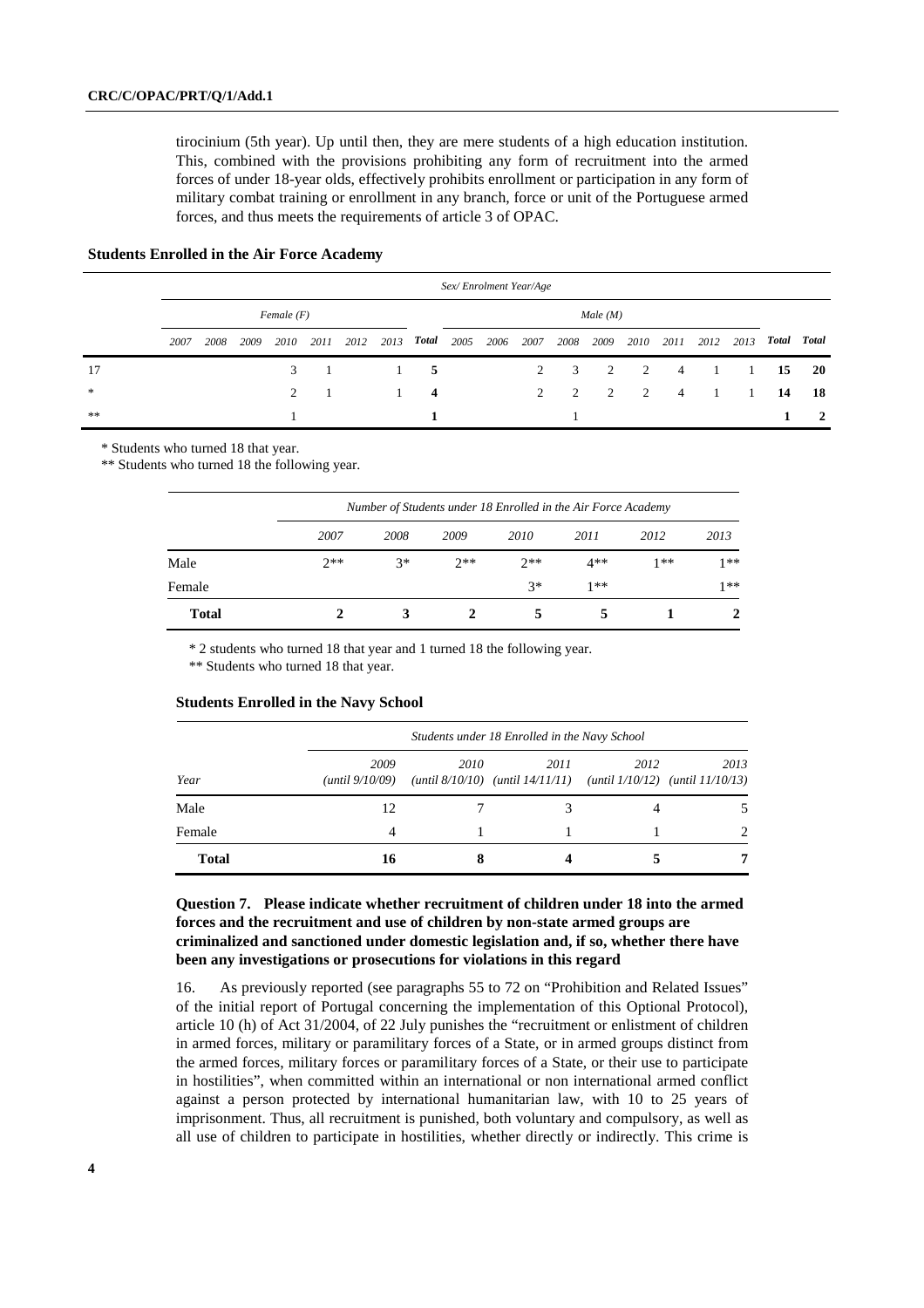defined as a war crime against persons. Children are specifically defined as "all human beings below 18 years of age, in accordance with the Convention on the Rights of the Child" (Article 2 (g) of Act 31/2004, of 22 July). Persons condemned for such crime can also be declared unfit to elect or be elected President of the Republic, member of Parliament, member of the European Parliament, members of regional legislative assemblies or holders of public office in local authorities, or to be jurors (Article 19 of Act 31/2004, of 22 July, as amended by Act 59/2007, of 4 September).

17. The Code of Military Justice (which would also be applicable in the case of crimes related to the military interests of defence of the Portuguese State and others granted by the Constitution to the Portuguese Armed Forces) also punishes (as a war crime against persons) "the recruitment or enlisting of under 18-year olds in the national armed forces or their active use in hostilities" committed by any Portuguese, foreigner or stateless person residing or staying in Portugal, or against any such person, in times of war, with 10 to 25 years of imprisonment (Article 41 (h)). The concept of "active use" is not defined, and would therefore have to be determined by the judge. Accessory penalties could also be imposed to condemned military, namely compulsory reservation and expulsion from the armed forces (Articles 18 and 19 of the Code of Military Justice).

 **Question 8. Please provide information on the procedures used to identify as quickly as possible any child refugees, asylum seekers or migrants who have been or are at risk of being recruited or used in armed conflicts. Please also elaborate on the reintegration and rehabilitation services available to such children and whether the alterations to Decree-Law 176/2003 of August 2007 cover also all child refugees and asylum seekers who entered the State party before the amendments were introduced** 

18. To this date, no requests for asylum were filed in Portugal by children who have been or claim to be at risk of being recruited or used in armed conflicts.

19. Most of the applicants claim to be underage and are undocumented. Their asylum application is not based on fear of individual persecution, but rather on economic grounds or on the need to escape from a situation of generalized insecurity. While this does not constitute grounds for granting asylum it qualifies applicants for the possibility to be granted subsidiary protection.

20. Act 27/2008 of 30 June on Asylum determines that the competent Public Administration authorities must ensure that minors who have been victims of any form of abuse, neglect, exploitation, torture, cruel, inhuman and degrading treatment or armed conflict have access to rehabilitation services, as well as adequate psychological assistance, providing, if necessary, qualified support.

#### **Question 9. Please indicate whether national legislation prohibits the trade and export of arms, including small arms and light weapons, as well as military assistance to countries where children are or may be recruited or used in an armed conflict**

21. Portugal signed the Arms Trade Treaty (ATT) on June 3rd 2013, the day it was opened for signature and is currently working on its ratification process. The ATT, the aim of which is to regulate the trade of all conventional arms and munitions, calls for the exporting States to assess the risk that such weapons and munitions may be used to commit or facilitate serious acts of violence against children. Portugal, as a Member of the European Union, supported the inclusion of such provision in the negotiations leading to the adoption of the Treaty, recognizing that children are particularly vulnerable in armed conflicts and in instances of armed violence.

22. Furthermore, Portugal fully applies the European Union Council Common Position 2008/944/CFSP, of 8 December 2008, which defines common rules governing control of exports of military technology and equipment, and includes eight criteria against which